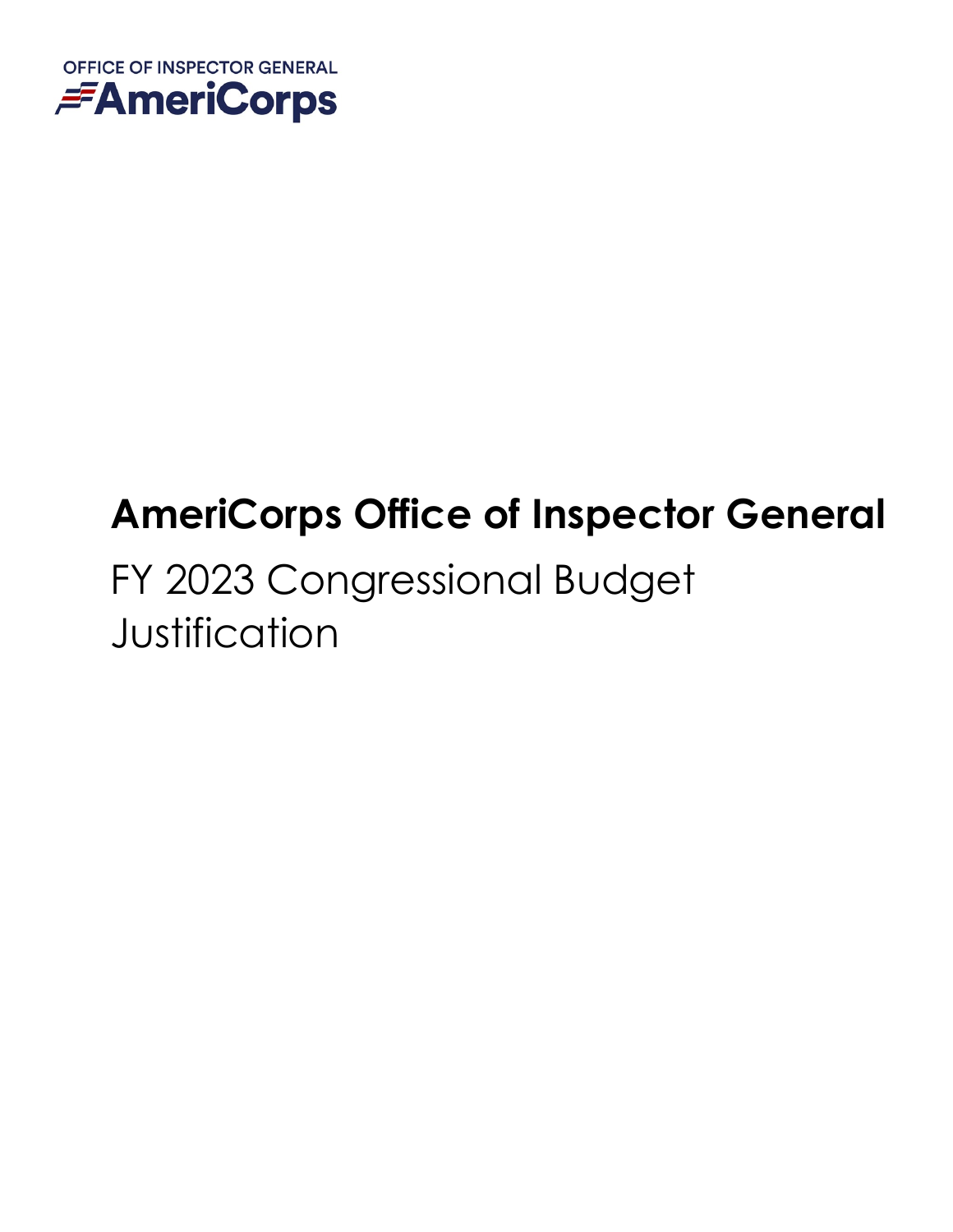# **OFFICE OF THE INSPECTOR GENERAL**

#### **Program and Mission Summary**

Protecting the public's investment in national service is the mission of AmeriCorps' Office of Inspector General (OIG). The OIG's independent oversight promotes efficiency and effectiveness in agency programs, holds agency officials and grantees accountable for misconduct, and protects the rights of whistleblowers. This oversight strengthens AmeriCorps programs and operations by curbing wasteful spending and mismanagement, investigating fraud and wrongdoing, recommending appropriate policies and best practices, and taking steps necessary to prevent and detect fraud, waste, and inefficiencies. Investing in oversight strengthens national service and improves stewardship of taxpayer resources.

AmeriCorps OIG's oversight extends to over 3,300 grants (plus thousands of subrecipients) throughout the United States, the Territories, and the Indian Tribes. Recent changes within the agency—including a reorganization and restructuring of all grant operations—warrant additional oversight to ensure the agency is effectively managing its programs and satisfactorily executing its core business functions. Risks include a new AmeriCorps workforce, a new risk assessment model, a new monitoring unit and approach, an outdated grants management system, cybersecurity challenges and legacy weaknesses in financial management. AmeriCorps' leadership team recognizes these challenges and has invited OIG recommendations on reforms.

#### **Budget Summary**

The FY 2023 President's Budget provides the AmeriCorps OIG \$8.121 million, an increase of \$1.526 million above the FY 2022 Enacted level, to sustain robust oversight. This increase will fund additional antifraud audit and investigative efforts, as well as support close oversight of multi-year agency reforms and priorities.

| <b>Items</b>           | FY 2021<br><b>Enacted</b><br>(Annual) | <b>FY 2021</b><br><b>Enacted</b><br>(ARPA) <sup>45</sup> | FY 2022<br><b>Enacted</b> | <b>FY 2023</b><br><b>President's</b><br><b>Budget</b> | <b>Difference</b><br>(FY22-FY23) |
|------------------------|---------------------------------------|----------------------------------------------------------|---------------------------|-------------------------------------------------------|----------------------------------|
| Audit                  | \$2,404                               | \$16                                                     | \$2,093                   | \$2,824                                               | \$731                            |
| Investigations         | \$1,729                               |                                                          | \$2,125                   | \$2,424                                               | \$299                            |
| Counsel                | \$323                                 |                                                          | \$595                     | \$649                                                 | \$54                             |
| Information Technology | \$850                                 |                                                          | \$602                     | \$763                                                 | \$161                            |
| Support                | \$1,114                               |                                                          | \$1,100                   | \$1,336                                               | \$236                            |
| Training               | \$50                                  |                                                          | \$50                      | \$95                                                  | \$45                             |
| <b>CIGIE</b>           | \$30                                  |                                                          | \$30                      | \$30                                                  | \$0                              |
| <b>Total</b>           | \$6,500                               | \$9,000                                                  | \$6,595                   | \$8,121                                               | \$1,526                          |

#### **OIG Budget Summary** (in thousands)

The AmeriCorps OIG's work is divided into two operating divisions, Investigation and Audit, with support from Information Technology and Data Analytics, the Office of Counsel, the

<sup>45</sup> The OIG's ARP funding is available until FY 2026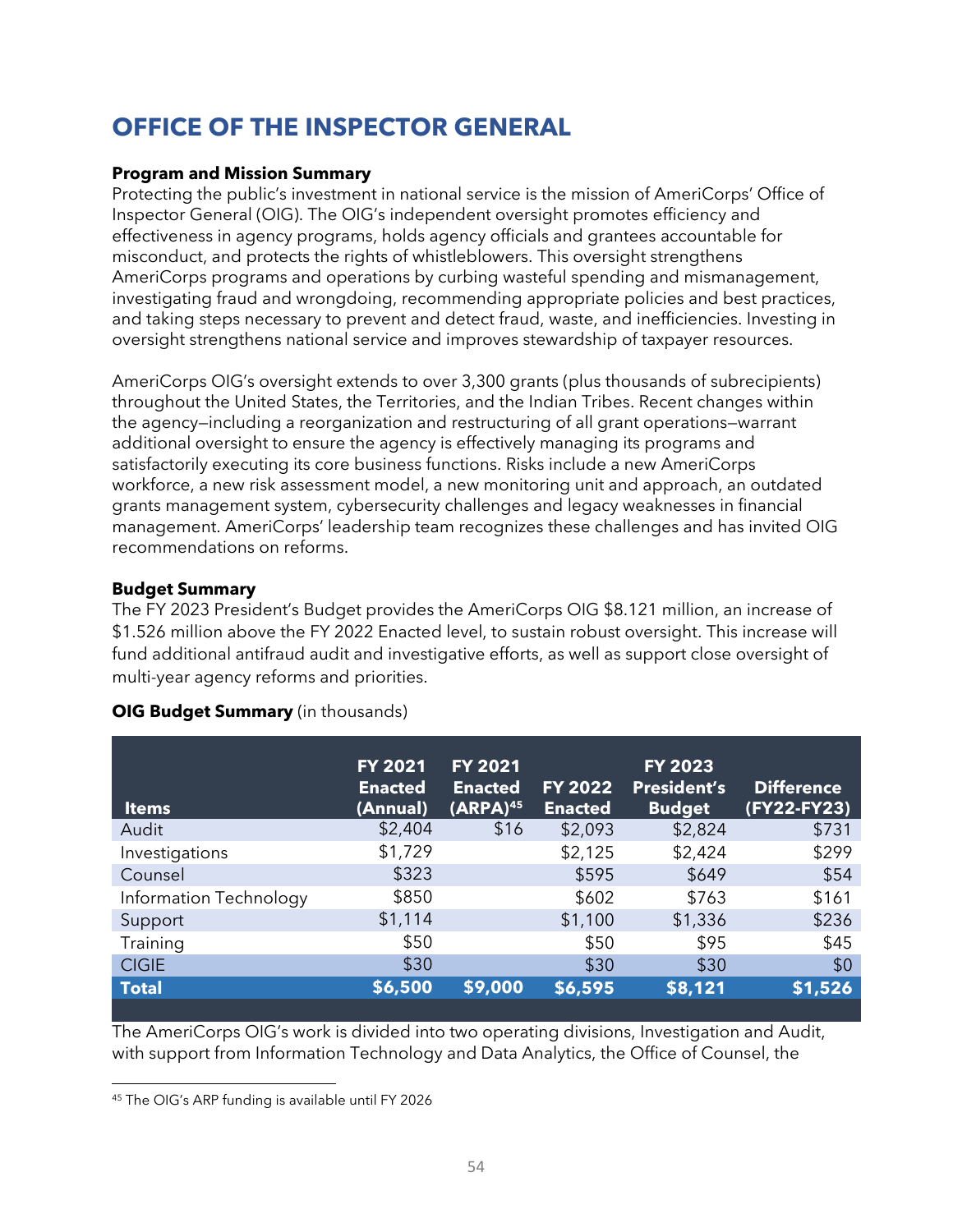Office of Administrative Support and the Inspector General's Immediate Office. Below are highlights from each of these areas.

#### **Investigation Outcomes and Strategic Focus**

The OIG's Office of Investigation pursues criminal, civil, and administrative wrongdoing related to AmeriCorps programs and operations, including by entities that receive AmeriCorps funds, as well as whistleblower reprisal investigations. Its goal is to identify and prosecute fraud schemes, helping AmeriCorps develop strong internal controls that deter and prevent additional fraud in the future. Collaborative relationships with United States Attorneys' Offices across the nation serve as a force multiplier in this mission. The OIG's investigators ensure that those who misuse AmeriCorps funds are held accountable, which serves as a meaningful deterrent to fraud and other misconduct.

Since FY 2019, the OIG has directed its investigative resources primarily to civil and criminal enforcement of significant fraud cases. These efforts have yielded eight civil settlements, three criminal pleas, and the recovery of nearly \$5 million, not including the ordered restitution of over \$550,000 from recent plea agreements. Three additional civil fraud settlements are expected in the next few months.

The OIG is currently working with Federal prosecutors throughout the country on seven additional civil and criminal investigations, as well as preparing other cases for referral. Typical investigations involve:

- Theft, diversion of funds, and embezzlement from AmeriCorps grant programs for personal gain;
- Time and attendance fraud by grant-funded staff and national service members, which deprives communities of needed services, defrauds the public, and misdirects Federal resources;
- Fabrication or alteration of the criminal history checks required by law to protect program beneficiaries by excluding convicted murderers and sex offenders from national service; and
- Theft or fabrication of member/volunteer identities to steal stipends and living allowances.

Supported by the Office of Counsel, the OIG's suspension and debarment activities protect the public from individuals and organizations who have demonstrated that they cannot be trusted to do business with the Federal Government. Since FY 2019, the OIG has recommended 13 Government-wide suspensions and 18 government-wide debarments, and AmeriCorps has instituted 19 administrative actions based upon the OIG's work, with additional recommendations pending.

Using data analytics, the OIG aggregates information from open and proprietary sources to identify suspicious patterns and anomalous conduct suggestive of grant fraud. This reduces the dependence on whistleblowers to come forward with allegations. Expanding investigative resources so that the OIG can pursue more leads has been a major budget and operational priority for the OIG.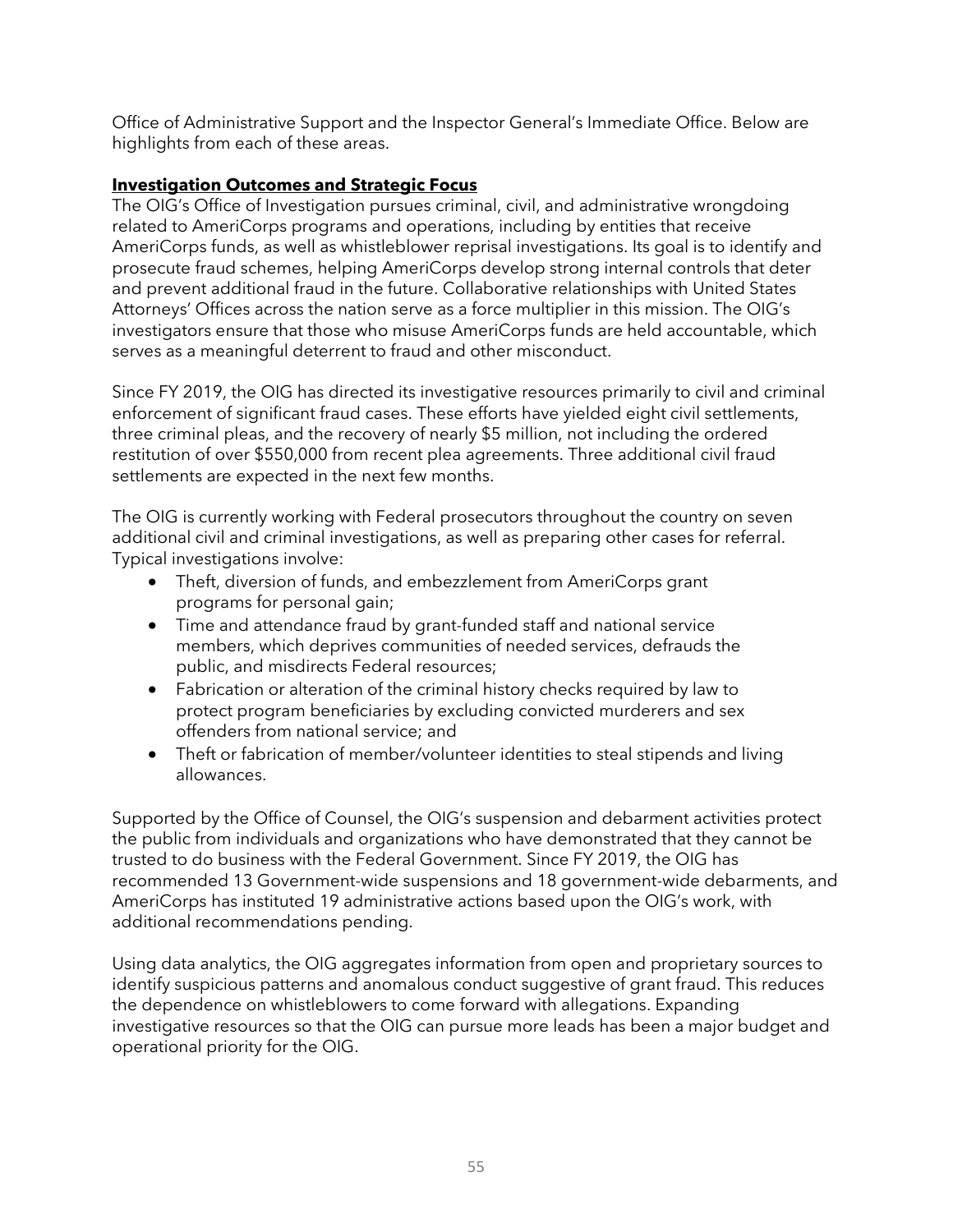OIG's investigative and legal resources are increasingly spent on whistleblower reprisal complaints. At the OIG's recommendation, AmeriCorps has expanded its whistleblower outreach and training. This outreach will likely stimulate additional whistleblower reports.

In addition to detecting and deterring fraud, the OIG's investigative work has identified gaps in agency processes and produced programmatic improvements. Using lessons learned from recent fraud cases, investigators train AmeriCorps staff and grantee/subgrantee personnel in practical measures to prevent fraud. An outreach program led by AmeriCorps OIG investigators, auditors counsel, and leadership provides training for incoming agency staff and briefings for the grantee community intended to improve fraud awareness and decrease future cases.

### **Audit Outcomes and Strategic Focus**

The OIG's Office of Audit conducts evaluations and audits of AmeriCorps' contracts and grants, as well as the agency's internal operations. This oversight helps ensure that the financial, administrative, and programmatic activities of national service operate effectively, efficiently, and in compliance with the law. Not only do OIG audits enable AmeriCorps to recoup misspent funds and improve management of awards and subawards to prevent future misuse of taxpayer money, but they also expose fraud and refer it for enforcement. The Audit Section also plays an active role in outreach to help grantees prevent fraud and misconduct by implementing effective internal controls and business practices.

# **Areas of Internal Risk for Audit/Evaluation Coverage**

Many of the audits and evaluations performed by the Office of Audit are required by statute, including the:

- Annual financial statements audit,
- Annual assessment of information security (FISMA),
- Evaluation of improper payments, and
- Periodic review of compliance with the DATA Act.

This work is conducted by outside professional firms, with those contracts due to be recompeted in FY 2022. The OIG uses a risk-based approach to identify additional issues that warrant audit attention. The Office of Audit has identified the following four high-risk areas, in which oversight will support important agency priorities:

#### *Agency Financial Management*

Since FY 2017, independent auditors have been unable to confirm the accuracy or completeness of the agency-wide financial statement, as well as the financial statement for the National Service Trust. The auditors have repeatedly issued disclaimers of opinion and have identified nine material weaknesses that prevent AmeriCorps from accurately reporting on the taxpayer's investment. To address these findings, AmeriCorps shifted its accounting and financial management functions to a shared services platform operated by the Department of Treasury. AmeriCorps has not yet realized the benefit of this transfer because it remains incomplete, leaving the agency with two financial systems that have limited interoperability.

In response to the FY 2021 audit results and Congressional oversight, AmeriCorps has begun a substantial initiative to improve financial management and resolve longstanding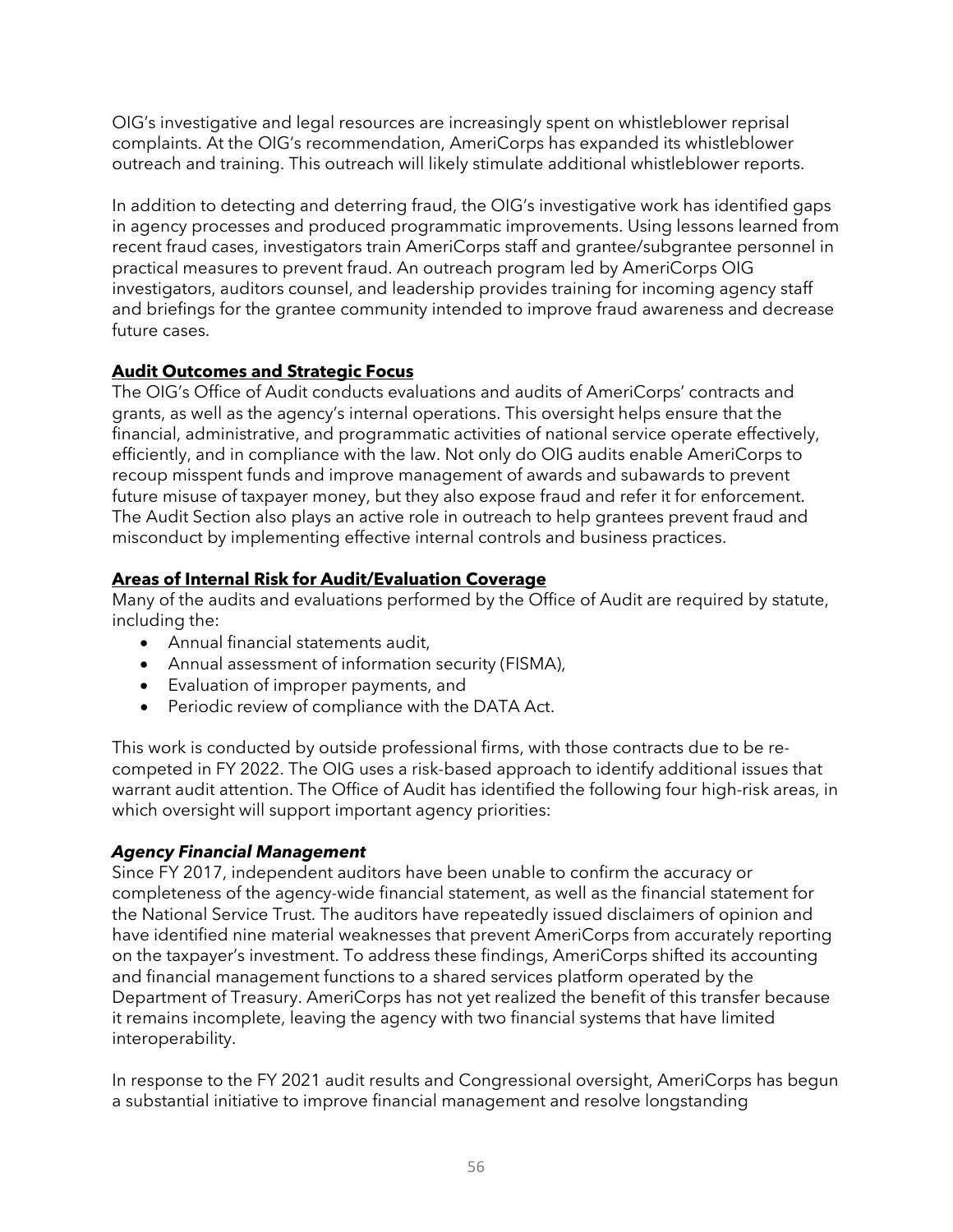weaknesses. Future audit work will assess the success of this effort and measure AmeriCorps' progress in resolving the material weaknesses and significant deficiencies identified by independent auditors. Oversight of the agency's corrective action planning and execution requires a multi-year commitment and will be important to achieve responsible financial management within the contemplated timeframe.

#### *Information Security*

Annual evaluations since FY 2017 have shown that AmeriCorps' cybersecurity program is not effective, with substantial risks and vulnerabilities remaining. OIG evaluations recommended a strategic approach to help AmeriCorps' Office of Information Technology prioritize remedial actions to achieve progress in addressing this ongoing risk. After long periods of mandatory telework, anticipated growth in agency programs, and the likely return to a hybrid environment, oversight of the agency's corrective action planning and implementation to manage and mitigate these risks remains a priority.

#### *Effects of Reorganization*

AmeriCorps is undertaking a workforce study to review the effects of the FY 2019-2020 reorganization and restructuring of the agency's core grant-making, grant management, and grant administration activities. Depending on the scope of that action and the corrective actions proposed, the OIG will undertake complementary activities to assess AmeriCorps' ability to execute core business functions.

#### *Modernization of Grants Management Information System*

AmeriCorps' grant management system is outdated and needs to be replaced with a system that supports best practices. Design and acquisition of IT systems are identified as high-risk activities across Government, and AmeriCorps' prior efforts to develop a new system resulted in the complete write-off of \$33.8 million. Real-time oversight of AmeriCorps' upcoming effort is a priority.

#### *Grant Monitoring*

As part of its reorganization, AmeriCorps created a central Monitoring Office (OM) at Headquarters, which is charged with monitoring the agency's grant portfolios for compliance with laws, financial practices and programmatic results. By design, OM's monitoring consists of an in-depth review focused principally on administrative compliance by a relatively small fraction of AmeriCorps' grant portfolio. The OIG will examine the effectiveness of this monitoring strategy relative to alternative approaches.

# **Audits of Recipients of AmeriCorps Grant Funds**

AmeriCorps disburses approximately three-quarters of its annual appropriations in the form of grants, making oversight of funding recipients essential. Audits, evaluations, and other reviews of grantees and subgrantees assess whether recipients provide adequate stewardship. The OIG's oversight identifies systemic deficiencies and misspent funds, and, increasingly, uncovers evidence of fraud or other unlawful conduct that auditors refer to the Investigation Section for further action. Recommendations from OIG audits strengthen the performance and integrity of AmeriCorps grantees. One of AmeriCorps' new priorities is extending agency programs to new grantees. Since new grantees often pose high risks, focusing oversight and outreach on them promotes long-term success and allows course corrections before problems become severe.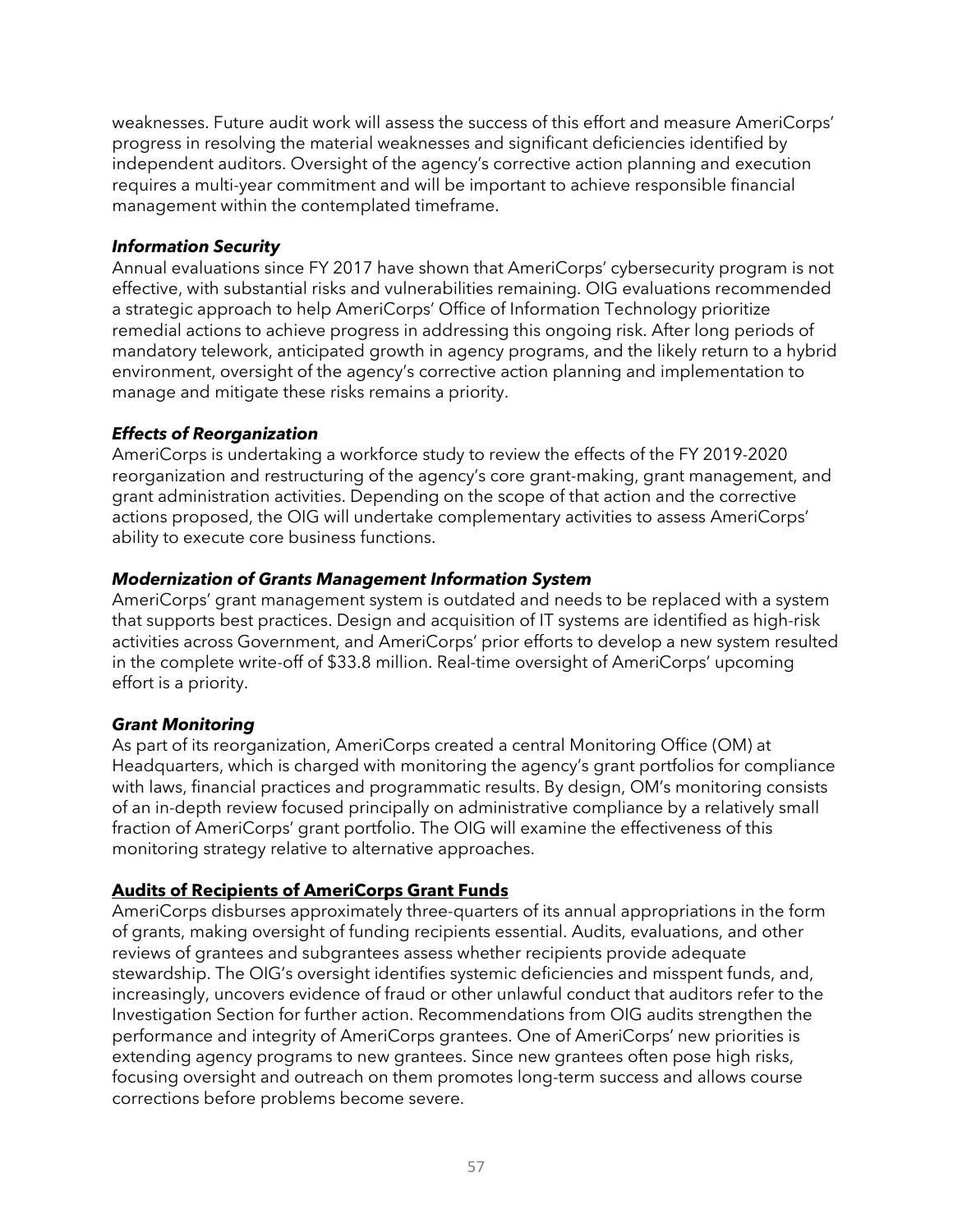## **Outcomes and Strategic Focus of Support Function** *Office of Counsel*

The Office of Counsel (OC) provides legal advice and analysis, collaborating with investigators by assisting in interviews, evidentiary assessment, and referral of cases to prosecutors for enforcement. OC also handles a wide range of administrative issues including procurement, information disclosure and privacy, ethics advice, personnel, and IG Act authorities. The legal team is also responsible for drafting recommendations for Government-wide suspension and debarment that have resulted in 19 administrative actions since FY 2019.

Counsel to the IG serves as a technical advisor to AmeriCorps' Policy Council, identifying opportunities to promote program integrity and increase efficiency and effectiveness by updating internal policies and grant terms and conditions. Counsel to the IG also introduces all-new AmeriCorps employees to the mission of the OIG and informs them of how and when to contact the office to report waste, fraud, and abuse. The legal team's involvement in mission and mission support enables the office to quickly identify and resolve potential legal issues and risks.

### *Technology and Data Analytics*

To ensure independence, the OIG maintains its own IT systems, separate from those of AmeriCorps. The Information Technology Section consists of a Chief Technology Officer (CTO), an IT specialist, and a data scientist. Under their leadership, the OIG transitioned smoothly to full-time telework during the pandemic, ensuring that existing and new staff have the necessary tools and software to maximize productivity. The IT Section also maintains OIG's public-facing website, procures computers, phones, and software, and is currently implementing a new electronic investigative and audit management system.

#### *Support*

The Support Section includes the OIG's senior leadership, its business and administrative operations (budget, finance, contracts, personnel), the training program that ensures AmeriCorps OIG staff possess the knowledge and expertise needed to complete their oversight role, and the contribution to the Council of Inspectors General on Integrity and Efficiency (CIGIE).

#### *Government-wide Outcomes*

AmeriCorps OIG continues to make contributions to the OIG community and the Government at large. Members of the AmeriCorps OIG professional leadership and senior staff are instructors and speakers for the Inspector General Academy and other training programs on a variety of grant-related subjects and serve as though-leaders in the Inspector General community.

#### **Inspector General Reform Act Statement**

Pursuant to Section 6(g)(1) of the IG Act, as amended, OIG submits the following summary concerning the OIG's annual budget:

• AmeriCorps OIG's requested appropriation for FY 2022 totals \$8.121 million;